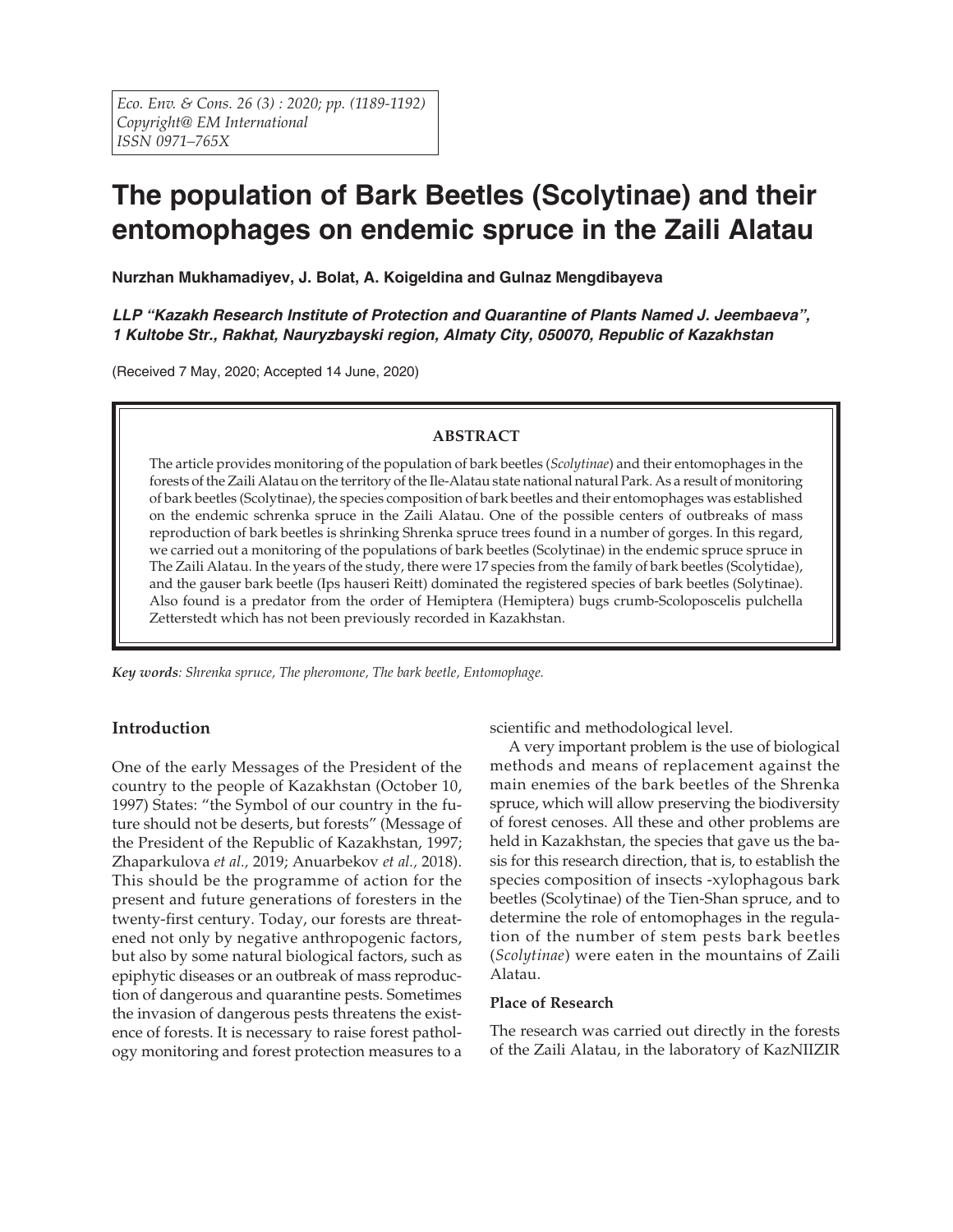LLP. J. Jeenbaeva" and Saint Petersburg state forest technical University named after S. M. Kirov. When conducting research, we were guided by generally accepted methods in plant protection, forest entomology, and forest pathology surveys (Manual on supervision, accounting and forecast of mass reproduction 1975; Nikitsky, 1980; Kharlamova *et al.,* 2010).

### **Results**

According to the results of the research, the species composition of bark beetles (Scolytinae) on the endemic schrenka spruce in the mountains of the Zaili Alatau was revealed. Conducting forest entomological monitoring in our research is the main priority, so the assessment of the forest-pathological situation of forest ecosystems was the main condition for establishing the forest-pathological state of endemic Shrenka spruce trees.

The conducted surveys revealed certain regularities, where it was found that in the Medeu and Butakov gorges there is a weakened state in comparison with other other areas, as well as noticeable curt shrinkage due to the invasion of bark beetles, probably due to the consequences of a large volume of previously fallen trees and ongoing forest restoration work. In 2019, 8.3 hectares of shrunken forest with a volume of 556 cubic meters is planned to be cut down in the Butakov gorge from bark beetles ' harmfulness.

The hanging of the traps was carried out from April 15 to 30, and they were inspected regularly every 7-12 days. the results are shown. The use of pheromone traps of the barrier and triangular type and scouring of fallen shrinking trees in the areas allowed collecting the species composition of bark beetles. It should be noted that the higher efficiency of sex pheromone traps have barrier-type compared to the adhesive Treugolnik type. Pheromone traps

and monitoring were carried out in various gorges and at various altitude levels; at the beginning of spruce growth, in the middle and at the end (from 1650 m. n.m. to 2,750 m. n.m.). In General, the number of bark beetles has decreased by 30-45% in comparison with previous years due to a decrease in the forage base and ongoing forestry activities in places of drying and wind, as well as preventive measures in places of wood storage.

From Table 1 it is evident that forest pest condition of the spruce trees spruce is assessed overall as satisfactory. We took into account at least 100 trees when evaluating the condition of temporary test sites. It was found that in Medeuski and Butakovsky gorges there is a weakened state compared to the other sections, as well as noticeable curt shrinkage due to the invasion of bark beetles. Gorges that are closer to the city are more weakened than remote areas, and the impact of anthropogenic factors is likely. The main forest-forming species are Shrenka spruce of the senior class of age, where 11.0-31% of the stands are shrinking and dry-top stands. In General, the condition is satisfactory, but there are chronic foci of pests and diseases, mainly sucking pests (aphids, Hermes) and rust of needles that cover the surface of needles and branches. After damage to the old conifer, yellowish spots appear, turning into rust and Shute needles, later the needles fall off, spread almost everywhere, on average, 25-37%. This is well observed in the month of June, after which the damaged branches gradually crumble and overlap with a new growth. Of the diseases, there are root and core rot, which are manifested by 25-36% in old-growth plantations, where after falling for 3-6 months they are populated by bark beetles, the main of which is gauser's bark beetle, gravers, and others. They quickly multiply and attack nearby stands. In order to improve the sanitary condition of forests from biological means

| Place monitoring sites'               | General the<br>number of<br>trees, pieces | The status category<br>trees, $\%$ |      |      |      | Preserved<br>trees, $\%$ | trees $\%$ ,<br>V-VI- |
|---------------------------------------|-------------------------------------------|------------------------------------|------|------|------|--------------------------|-----------------------|
|                                       |                                           |                                    | Н    | Ш    | IV   |                          | category              |
| Turgenev branch, Issyk gorge          | 105                                       | $\qquad \qquad \blacksquare$       | 18.6 | 65.4 | 5    | 89.0                     | 11.0                  |
| Talgar branch, Soldier 's gorge       | 105                                       | $\overline{\phantom{a}}$           | 11.2 | 72.3 | 5    | 88.5                     | 11.5                  |
| Medeu branch, Alma Arasan gorge       | 105                                       | $\overline{\phantom{a}}$           | 10.0 | 54.8 | 19.1 | 83.9                     | 16.1                  |
| Medeu branch of the Butakovka gorge   | 105                                       | $\overline{\phantom{a}}$           | 8.3  | 50.2 | 10.5 | 69.0                     | 31.0                  |
| Medeu branch, Bolshoe-Almaty forestry | 105                                       | $\overline{\phantom{a}}$           | 10.3 | 54.0 | 14.7 | 79.0                     | 21.0                  |
| Aksay branch, Kaskelen forestry       | 105                                       | $\overline{\phantom{a}}$           | 16.6 | 63.3 | 9.1  | 89.0                     | 11.0                  |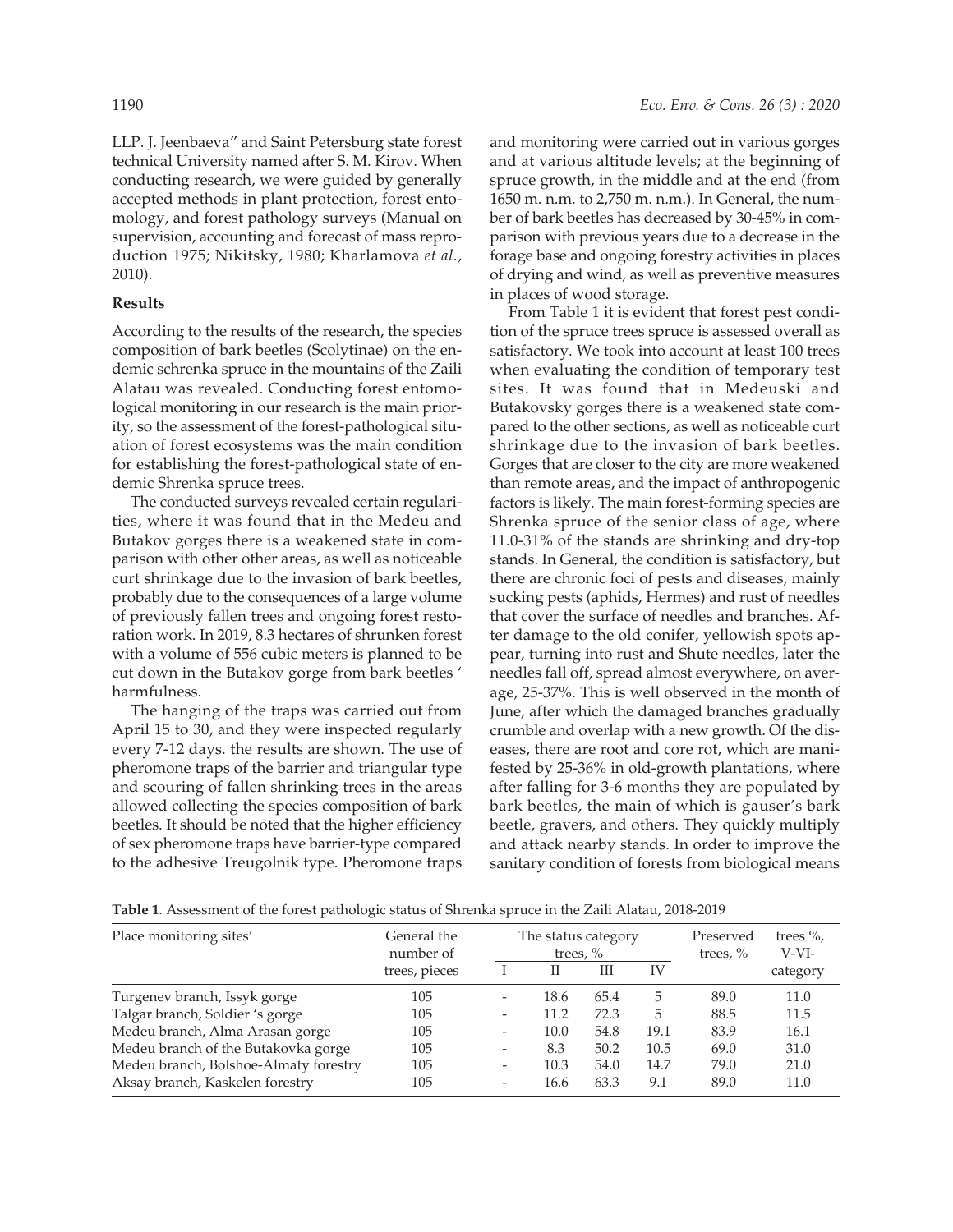#### MUKHAMADIYEV *ET AL* 1191

of pest control, in addition to nesting sites for birds, it is necessary to create remeznye sites, to register drugs against bark beetles and other xylophages for timely preventive and protective treatments. The species composition of scolytinae bark beetles was established on the endemic schrenka spruce in the mountains of the Zaili Alatau as a result of the collection and monitoring. During the study period, the family of bark beetles (*Scolytinae*) met - 17 species: gauser's bark beetle (*Ips hauseri* Reitt.), sixtoothed bark beetle or stenographer (*Ips sexdentatus* Boerner), double bark beetle (*Ips duplicates* Sahalb.), pozharishch bark beetle (*Orthotomicus suturalis Gyllenhal*), Baikal engraver (*Pityogenes conjunctus Reitter*), common engraver (*Pityogenes chalcographus* L.), Asian engraver (*Pityogenes perfossus Bees*.), the micrograph of the Kirghiz (*Pityophtorus kirgisicus Pjat.*), Spesivtsev's engraver (*Pityogenes spessivtsevi Lebedev*, 1926\*), parfentjev's micrograph (*Schrenk's Micrograph*) Pityophthorus parfentjevi Pjatnitzky (p. schrenkianus Pjatnitzky), purple or small spruce luboed Hylurgops palliatus Gyllenhal, taiga Forester, hectograph (*Dryocoetes hectographus* Reitter), Kyrgyz root beetle (*Hylastes substriatus Strohmeyer*) arboreal (*Trypodendron lineatum* (Olivier, 1795)), Kholodkovsky's luboed (*Carphoborus* cholodkovskyi Spessivtsev, 1916). Naibolshim the number of met bark of Hauser (*Ips hauseri* Reitt.).

The Kyrgyz kornezhil-Hylastes substriatus Strohmeyer 1914 is a pest of many coniferous trees,



**Fig. 1**. Damage to wood by gauser's bark beetle



**Fig. 2**. Six-tooth bark Beetle or stenographer Ips sexdentatus Boern, 1776 Note-photo By N. S. Mukhamadiev



**Fig. 3**. Gauser's bark Beetle (mountain Kyrgyz bark beetle) Ips hauseri Reitter, 1895 Zaili Alatau, Russia. Gorelnik, 28.06.2012, under the bark of a Shrenka spruce Note-photo by S. V. Kozlov

including Shrenka spruce and common pine. It is found mostly in wet shady places: near mountain rivers and streams, in low terrain. Inhabits the root neck, roots of large and medium-sized trees, stumps of the current and last year of felling. Populating trees weakened by other types of pests, kornezhil significantly accelerates their death, and thus is able to cause significant damage. At the end of may-the first decade of June, an active period of *Hylastes substriatus* was observed.

A series of beetles was collected and the biological features of this species endemic to the Tien Shan were clarified, consisting in the pubescence of the elytra and the structure of the male abdomen. Special attention is paid to the biology of *Hylastes substriatus* – the only subendemic species of Central



**Fig. 4**. Pityogenes spessivtsevi Lebedev, 1926-det. M. Mandelstam, 2017Zaili Alatau, Russia. Gorelnik, 28.06.2012, under the bark of a Shrenka spruceNote-photo by S. V. Kozlov



**Fig. 5**. Lobed purple or small spruce lubed – Hylurgops palliatus (Gyllenhal.1 813) - det. Mandelshtam. Zaili Alatau mountain Beaver under the spruce bark spruceNote-photo by S. V. Kozlov https:// www.zin.ru/Animalia/Coleoptera/rus/ hylsubsk.htm